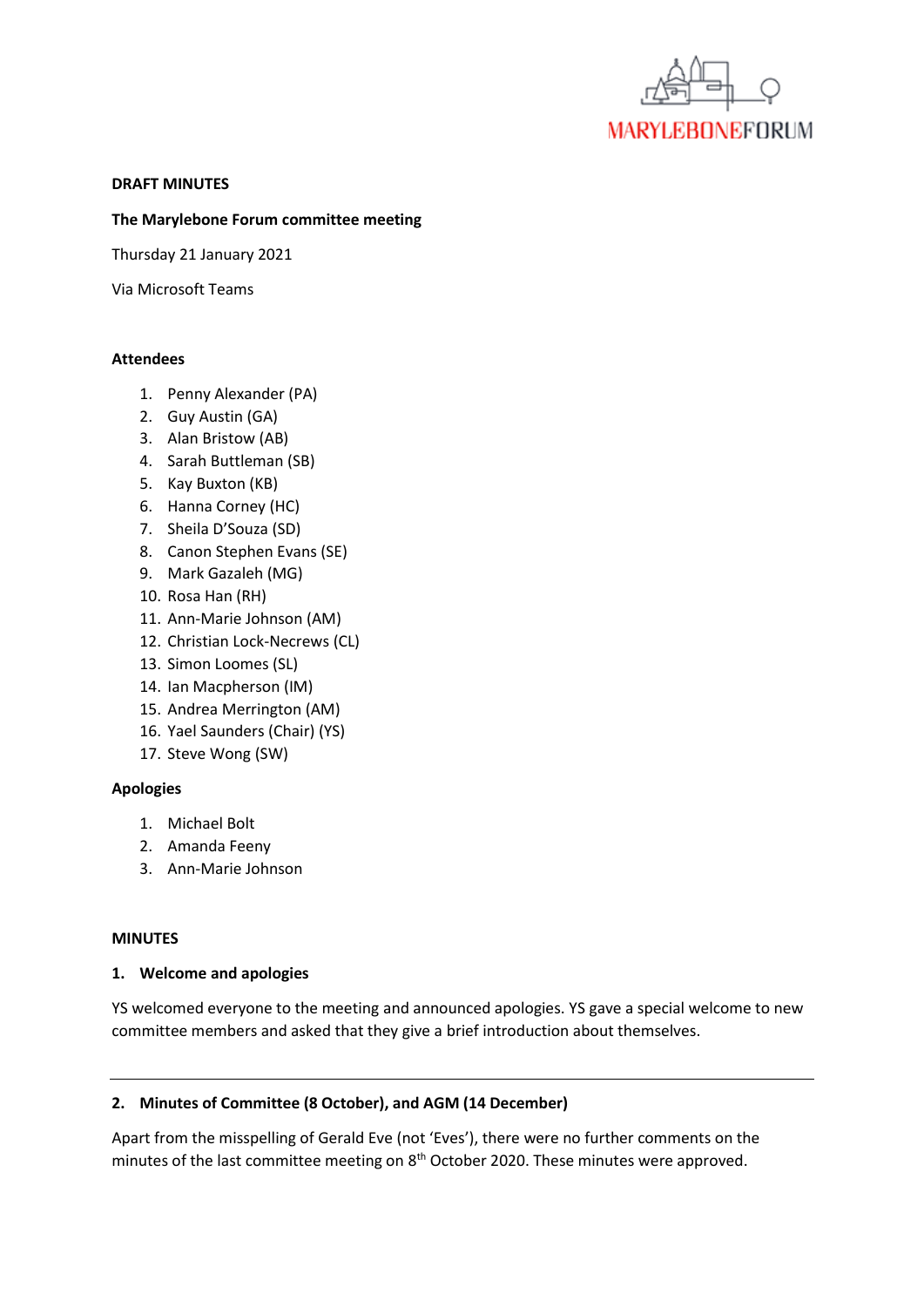Approval of the minutes from the AGM on 14 December 2020 will take place at the next AGM. YS asked if there were any comments or amendments in the meantime. SE noted the misspelling of Rachael Church's name (not 'Racheal').

# **ACTIONS**

- **YS/KR to correct misspelt names**

## **3. Virtual Assistant Kate Rayner and the website**

YS updated the group on the appointment of Kate Rayner who is providing administrative and communications support over the forthcoming months. The website has been identified as a priority with updates to make it more user-friendly and increase engagement.

KB requested that a plan be circulated to the committee detailing the updates that are needed. The plan could outline five key priorities for the site, for example transparency. AM added to this, suggesting it be made clearer why these changes are needed and what is trying to be achieved. YS responded that the principal aims are to improve engagement and to encourage more CIL funding applications – highlighting what the funding is for, who can apply and case studies of previous applications. The Forum's activities and policies relating to the development of the neighbourhood plan also need to be made clearer.

It was suggested that a subgroup meet to discuss developing the plan for website improvements. SB and PA are happy to meet with YS to discuss further.

## **ACTIONS**

- **PA, SB and YS to meet to discuss a plan to update the website.** 

## **4. CIL Sub Committee and next steps**

YS suggested that CIL sub-committee meetings resume with a more proactive purpose. In the past the group has been responsive to applications that have been submitted, a role that needs to continue but in addition to more actively search for projects and organisations that may be interested in, and could benefit from, applying for CIL funding. YS suggested that the group draw up a list of aspirations to help identify potential recipients, revisiting the lists of high/low/ long term/short term objectives that were previously drafted. SL is fully supportive of the subgroup restarting and having a more proactive approach. It is likely that many community groups and projects will require funding post-covid and it would be good to identify these. With new developments in the area on the horizon, the CIL funding pot will continue to be replenished so encouraging applications should be a priority.

SD suggested writing to schools who may have projects that require support. SB added that grass roots, smaller community organisations will be in most need of financial help, for example Cosway Street and Homestart who would welcome support. YS suggested that organisations located on the boundary of the Forum area could benefit from making a joint application with neighbouring Forums. SE suggested that the CIL subgroup establish parameters for making this kind of joint application as the process isn't currently clear. AM agreed that the most important issue that needs addressing is engagement as this has never been tackled successfully.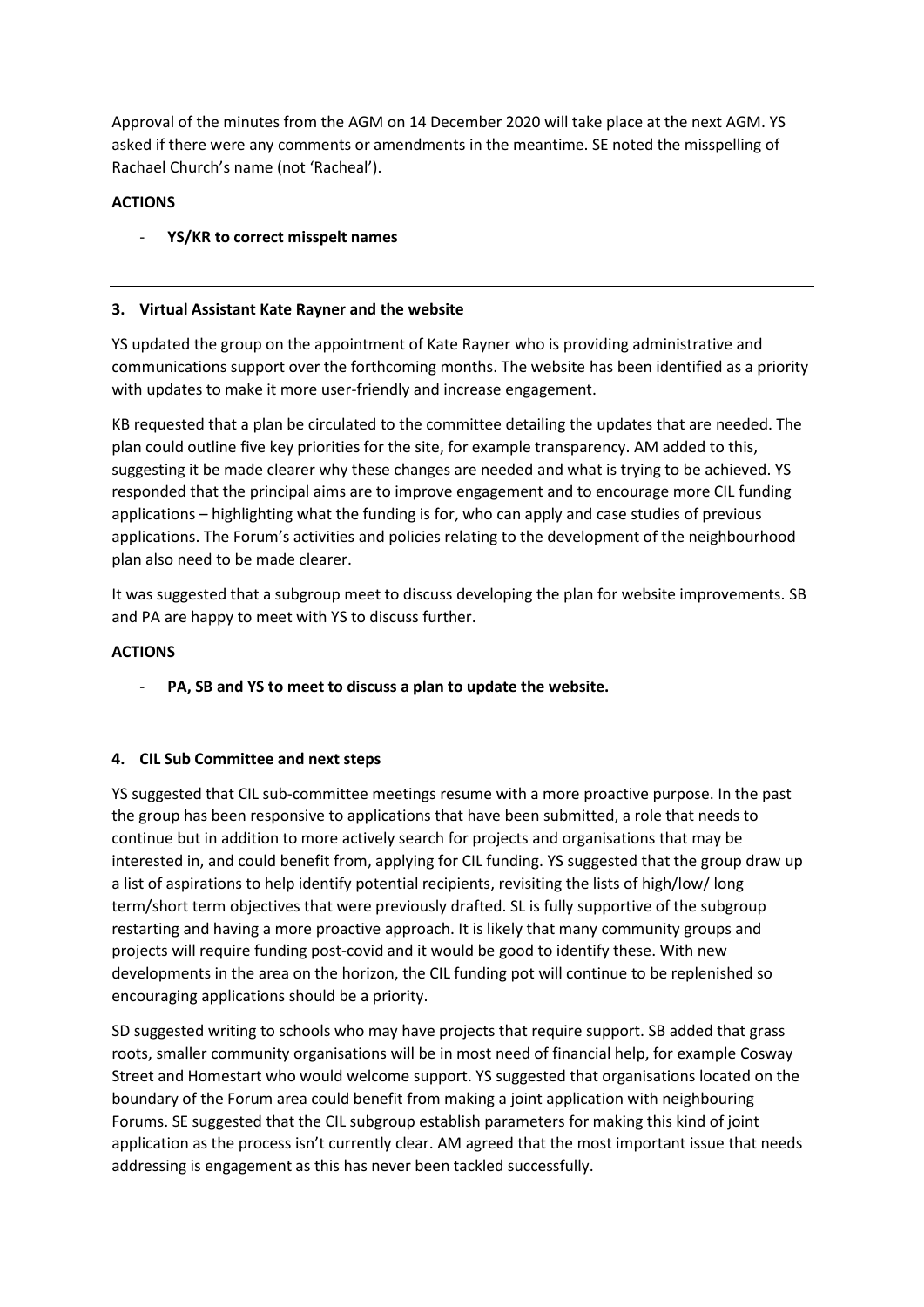CLN asked how the CIL funding process is promoted. And how are the final decisions, project updates and successes communicated? Has social media been considered? This would be an easy and free way of communicating and building relationships with the public, other local groups and organisations. YS replied that there isn't currently adequate functionality on the site to communicate news on CIL funding and encourage more engagement. SE added that there had previously been attempts to engage the community in person at local fairs and in the street but this had little effect. There hasn't been the resources to establish and manage social media. KB commented that those on the committee representing local organisations and Business Improvement Districts often share news on their own social media channels.

AB suggested that the Forum work more closely with Marylebone Association as they are working on similar engagement and the efforts are therefore being duplicated. There isn't currently any research being undertaken on what the local community feel about the future of Marylebone in general, but their views on specific developments through consultations have taken place. Maybe a more general consultation process would be useful.

SL highlighted the value that the Council places on the Forum, recognising it as an organisation that it needs to consider when making decisions that affect the area and the community. It is important that this recognised status is maintained particularly as it enables the Forum to have a stronger voice when lobbying.

SE highlighted to the group that WCC has launched a new CIL portal for projects to apply for funding directly which appears to be a move away from how CIL was previously administered. KB checked the website and could see the issue – it appears to bypass Neighbourhood Forums. SD suggested this may be because WCC are responsible for distributing 85% of the funding pot. It was agreed that greater clarity is needed from WCC on how the various funding pots are being administered.

### **ACTION**

- **The CIL sub-group to reconvene to discuss a more proactive approach to funding applications. YS/KR to arrange a date.**
- **YS to ask WCC's CIL person, Amit Mistry for more information on the new CIL funding portal.**

### **5. City Plan update, Neighbourhood Plan, next steps**

YS reminded the group that the City Plan is due to be formally adopted by WCC in the spring, assuming that modifications are passed by the inspector. At this point, there will be a clearer understanding of how the proposed neighbourhood plan can fit in with wider Westminster policies. The Forum has its seven draft priorities identified but these may be impacted by the final City Plan.

SE expressed frustration about the delay to the development of the neighbourhood plan, awaiting the outcome of Council plans and having to return to the beginning of the process again. This repetition may be why the residents are less engaged. Progress is slow and the Forum remains without mandate.

AB commented that the government's recent white paper, making changes to planning policy, implies that the role of neighbourhood plans is going to be very different and what the Forum is trying to achieve may become irrelevant. SL responded that there are already many layers to planning policy in Westminster and that the white paper is national and aimed at bringing other